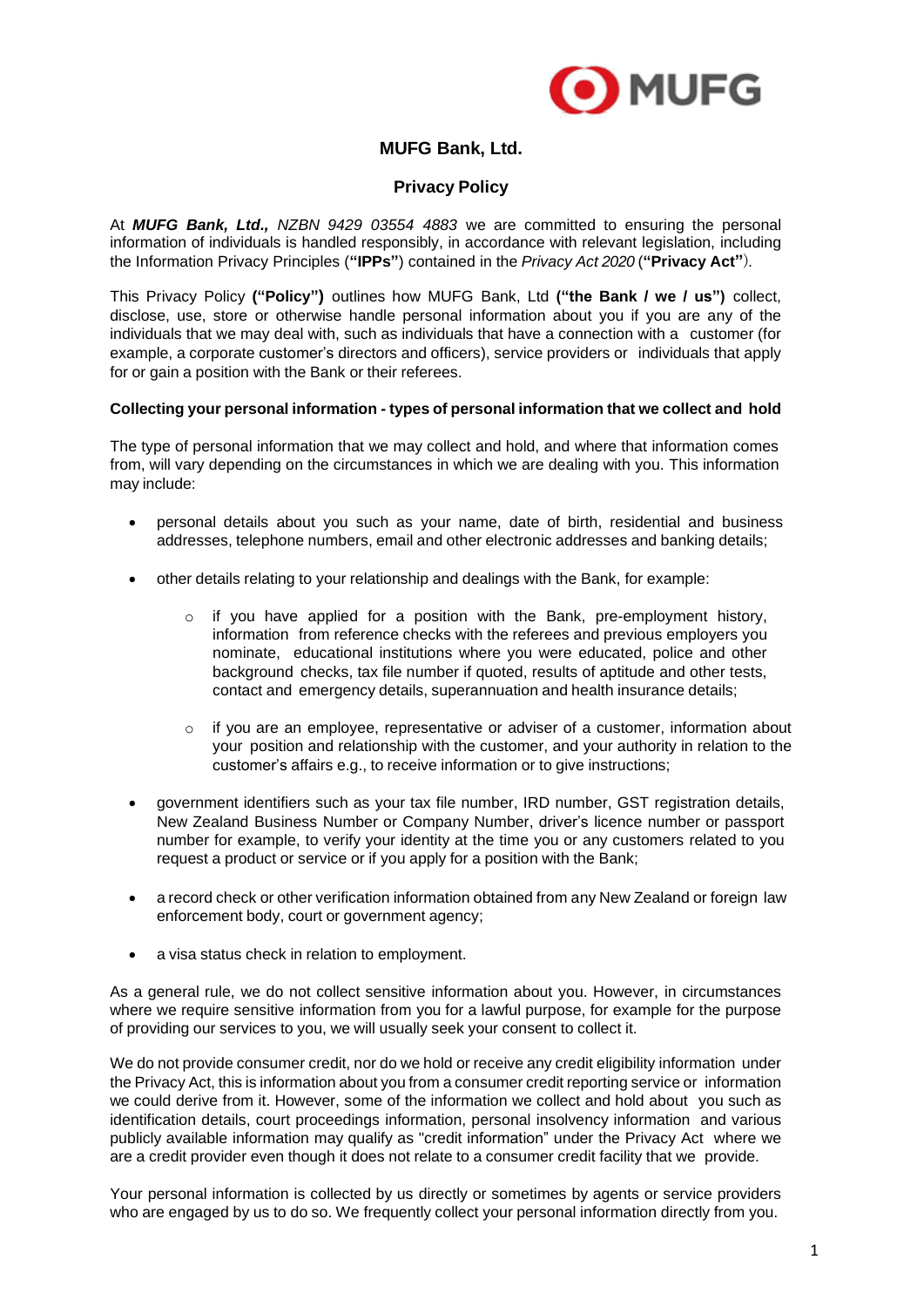

However, sometimes we may need to collect personal information about you from third parties. For example, where we need information from a third party to assist us to process an application such as to verify information you have provided or to assess your circumstances or to assist us to locate or communicate with you or if your information is provided by a customer or an employment applicant as part of an application or where personal information is received by us from third parties as a result of transactions undertaken by you or a customer with whom you have a connection.

If you do not provide us with personal information we ask for or the information provided is incorrect or incomplete consequences for you can include, as relevant, that we may not be able to assess and approve any relevant application for products or services, or a position, or to provide or manage any relevant products or services that you are (or if you are not the applicant, that the applicant) is seeking.

## **Purposes for which we may collect, hold, use and disclose your personal information**

We will only collect, hold, use and disclose your personal information as reasonably necessary for our business purposes and as permitted by law. These purposes may include:

- processing applications or requests for our products or services, managing those products and services and other relationships and arrangements including processing transactions, confirming identities of relevant signatories, responding to inquiries about our products and services, accounts or other arrangements;
- recruitment and staffing purposes such as:
	- $\circ$  to review your qualifications and suitability for any position that you have applied for with us;
	- o managing any transfer to another position after you have joined the Bank;
- engaging service providers, contractors or suppliers relating to the operation of our business;
- dealing with complaints;
- as required by various New Zealand laws which may either expressly, or in effect, require the Bank to collect your personal information. Such laws include the Anti-Money Laundering and Countering Financing of Terrorism Act, the Tax Administration Act, Income Tax Act and other taxation laws (for example, to comply with obligations relating to employment or with information requests issued by the Commissioner of Inland Revenue), and the Immigration Act; and
- to meet our legal and regulatory requirements.

## **Disclosures of personal information to third parties:**

The Bank may disclose your personal information for the purposes listed above or as otherwise permitted by the Privacy Act to third parties that include the following:

- related entities, commercial partners (including parties with whom we have various types of commercial arrangements) and affiliates;
- service providers (such as insurers, auditors, brokers, searching companies, information providers, advisors, agents and debt collectors) and other third parties;
- New Zealand or foreign law enforcement bodies, courts and government agencies;
- third parties you authorise to act on your behalf or that are otherwise connected with you (such as customers or your accountant, legal representative or referee);
- other persons that the Bank needs to deal with in connection with engagement of staff (such as training or medical providers, insurers, next-of-kin, referees);
- other persons and entities as permitted under the Privacy Act (such as insurers).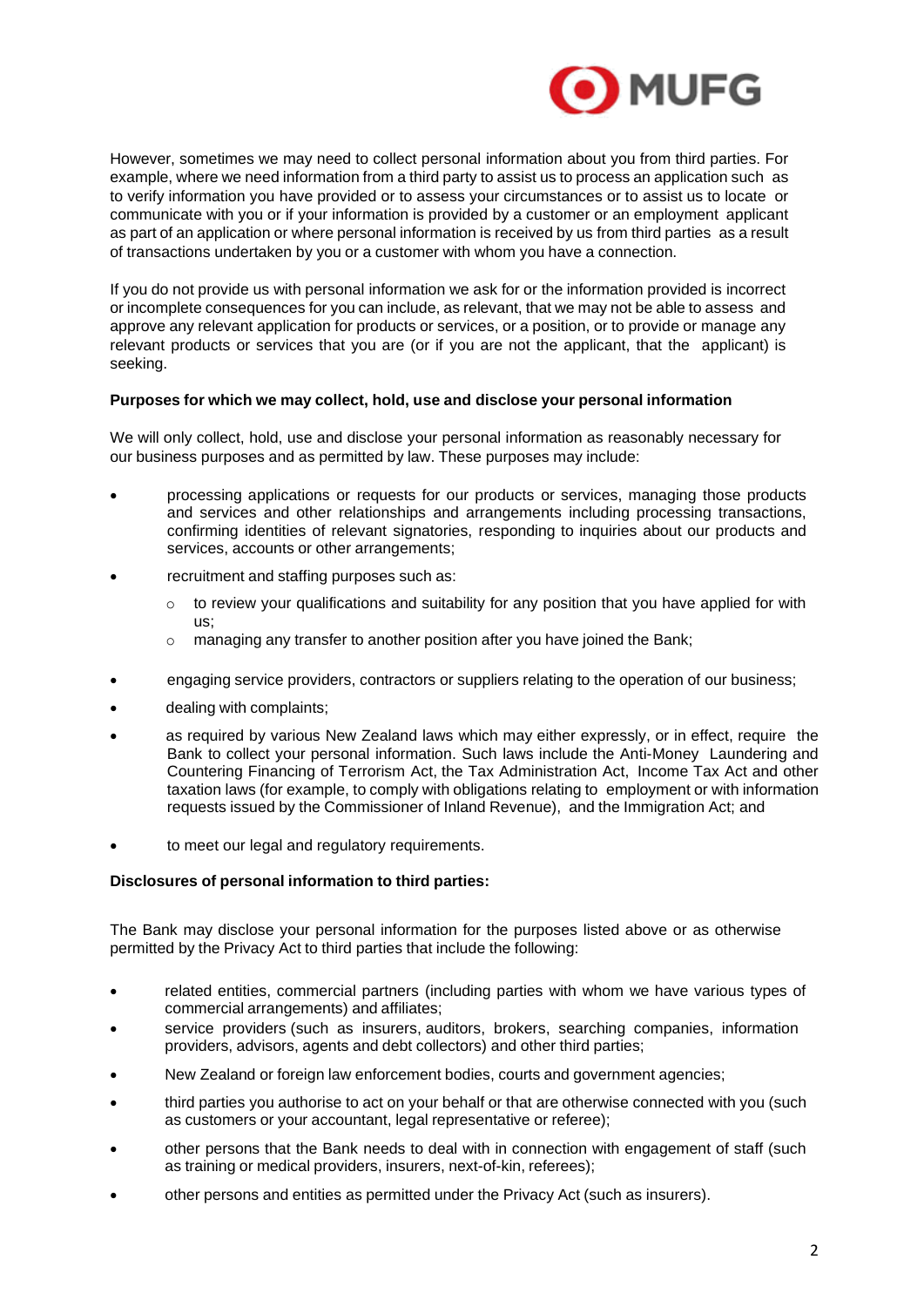

Some of the recipients to whom we may disclose your personal information may be based overseas. It is likely that the countries in which such overseas recipients will be located will include Japan, Singapore, the United States, Canada, Hong Kong, the Philippines, and Australia.

Overseas organisations may be required to disclose information we share with them under foreign laws. In those countries, we will not be responsible for that disclosure.

#### **Holding personal information and keeping it secure**

Your personal information may be stored in hard copy documents or electronically in our software or systems or on systems provided by related entities or by our service providers. We take reasonable steps to protect your personal information we hold from loss, unauthorised access, and misuse.

Your personal information is protected by various physical, electronic, and process-related safeguards and we enter into contracts with our service providers and other third parties that require them to comply with applicable Privacy Laws and certain MUFG policies and standards relating to data protection, confidentiality and information security. We train our staff to handle personal information appropriately and we place restrictions on access to such information.

Generally, we use contracted service providers to help us provide products and services, deliver technology, or other support for our business system.

When no longer required, we take reasonable steps to destroy or de-identify your personal information so that it is no longer able to be linked to your identity.

#### **Accessing personal information held by the Bank**

You have a right to request access to the personal information that we hold about you, subject to certain exemptions under the Privacy Act. We may charge for giving access to personal information and we will inform you of any such charge in advance of giving you access.

Access requests may be made in writing or by telephone. See 'Contacting us about Privacy' below. We may ask you to provide further information to clarify your request. We will respond to your request within 20 business days.

#### **Correcting personal information held by the Bank**

We take all reasonable steps to ensure that all personal information, credit information and credit eligibility information we collect, hold, use or disclose is accurate, complete, up-to-date and relevant to our dealings with you and the nature of our relationship with you.

If you would like to request correction of your personal information please see 'Contacting Us about Privacy' below.

In certain situations, we may not agree to a request to correct information we hold about you. If this occurs we will advise you of this and our reason for not agreeing to the correction request. If you maintain your request to have the information we hold altered, you can provide us with a statement of the correction sought and we will attach your statement to the information.

#### **Privacy complaints or disputes**

If you believe your personal information has not been treated consistently with the Privacy Act or that we have failed to comply with the Privacy Act or the Credit Reporting Privacy Code, please contact us - see 'Contacting Us about Privacy' below and we will then follow our internal dispute resolution process.

You will receive an acknowledgement of receipt of your complaint from us as soon as reasonably practicable after we receive it and in any case within 7 days after receipt.